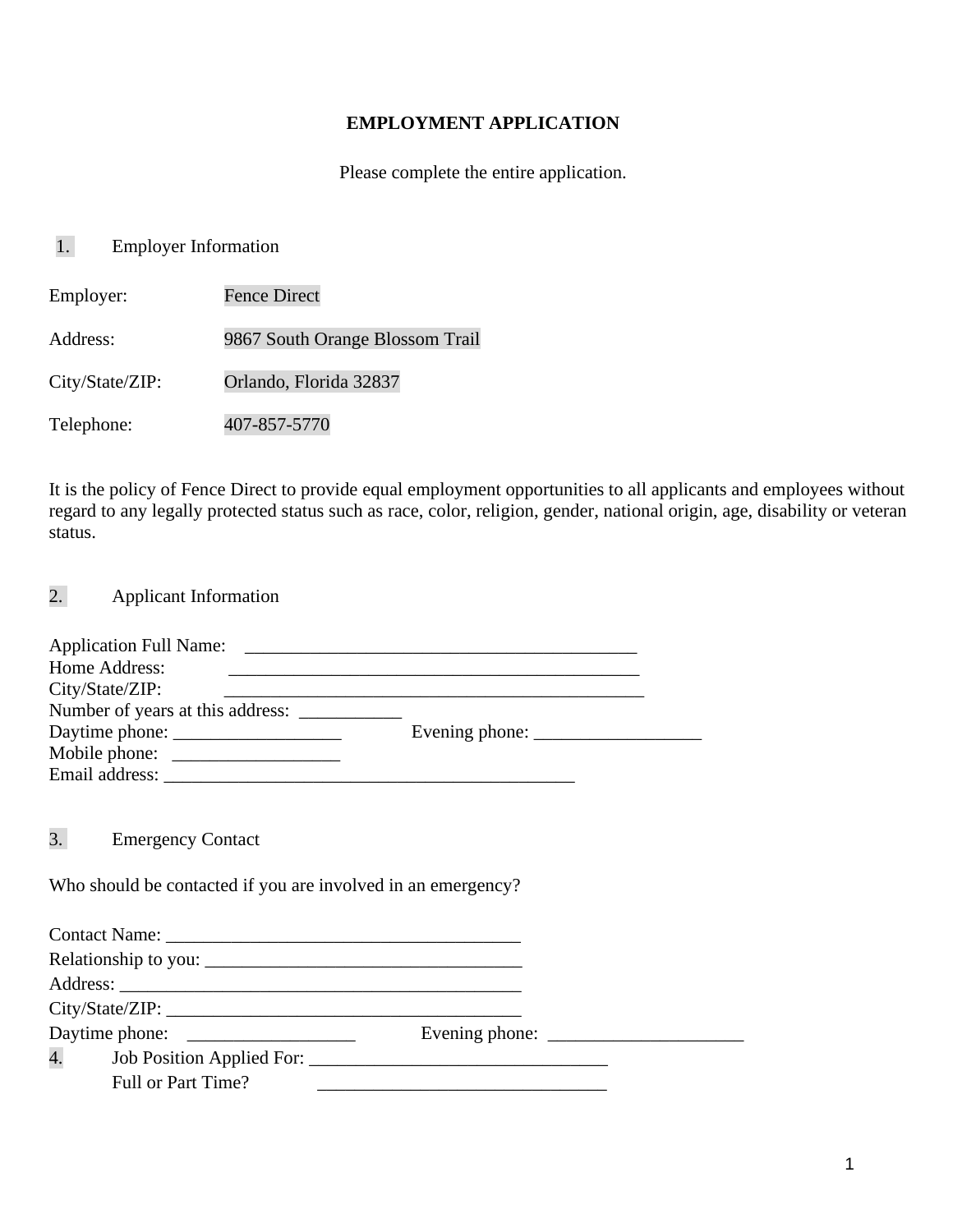| 5.  |                                                                                                                              |                                                                                                                                                                                                                                                                                                                                                                                                                                   |                |
|-----|------------------------------------------------------------------------------------------------------------------------------|-----------------------------------------------------------------------------------------------------------------------------------------------------------------------------------------------------------------------------------------------------------------------------------------------------------------------------------------------------------------------------------------------------------------------------------|----------------|
| 6.  | Are you at least 18 years old?                                                                                               | $\frac{1}{1}$ Yes<br>No.                                                                                                                                                                                                                                                                                                                                                                                                          |                |
| 7.  | How will you get to work?                                                                                                    |                                                                                                                                                                                                                                                                                                                                                                                                                                   |                |
| 8.  | Are you willing to work any shift, including nights and weekends? _____Yes ______ No<br>If no, please state any limitations: |                                                                                                                                                                                                                                                                                                                                                                                                                                   |                |
| 9.  | If applicable, are you available to work overtime? ______ Yes ______ No                                                      |                                                                                                                                                                                                                                                                                                                                                                                                                                   |                |
| 10. | If you are offered employment, when would you be available to begin work?                                                    |                                                                                                                                                                                                                                                                                                                                                                                                                                   |                |
| 11. | If hired, are you able to submit proof that you are legally eligible for<br>employment in the United States?                 | $\frac{1}{1}$ Yes                                                                                                                                                                                                                                                                                                                                                                                                                 | N <sub>o</sub> |
| 12. | Are you able to perform the essential functions of the job position you seek with<br>or without reasonable accommodation?    | $\frac{1}{\sqrt{1-\frac{1}{\sqrt{1-\frac{1}{\sqrt{1-\frac{1}{\sqrt{1-\frac{1}{\sqrt{1-\frac{1}{\sqrt{1-\frac{1}{\sqrt{1-\frac{1}{\sqrt{1-\frac{1}{\sqrt{1-\frac{1}{\sqrt{1-\frac{1}{\sqrt{1-\frac{1}{\sqrt{1-\frac{1}{\sqrt{1-\frac{1}{\sqrt{1-\frac{1}{\sqrt{1-\frac{1}{\sqrt{1-\frac{1}{\sqrt{1-\frac{1}{\sqrt{1-\frac{1}{\sqrt{1-\frac{1}{\sqrt{1-\frac{1}{\sqrt{1-\frac{1}{\sqrt{1-\frac{1}{\sqrt{1-\frac{1}{\sqrt{1-\frac{1$ |                |
|     | What reasonable accommodation, if any, would you request?                                                                    |                                                                                                                                                                                                                                                                                                                                                                                                                                   |                |
| 13. | Have you ever been convicted of a felony or misdemeanor?                                                                     |                                                                                                                                                                                                                                                                                                                                                                                                                                   |                |
|     | (state)                                                                                                                      |                                                                                                                                                                                                                                                                                                                                                                                                                                   |                |
|     | $\overline{\phantom{1}}$ No                                                                                                  |                                                                                                                                                                                                                                                                                                                                                                                                                                   |                |

### THE EXISTENCE OF A CRIMINAL RECORD DOES NOT CONSTITUTE AN AUTOMATIC BAR TO EMPLOYMENT UNLESS RELEVANT TO THE TYPE OF EMPLOYMENT.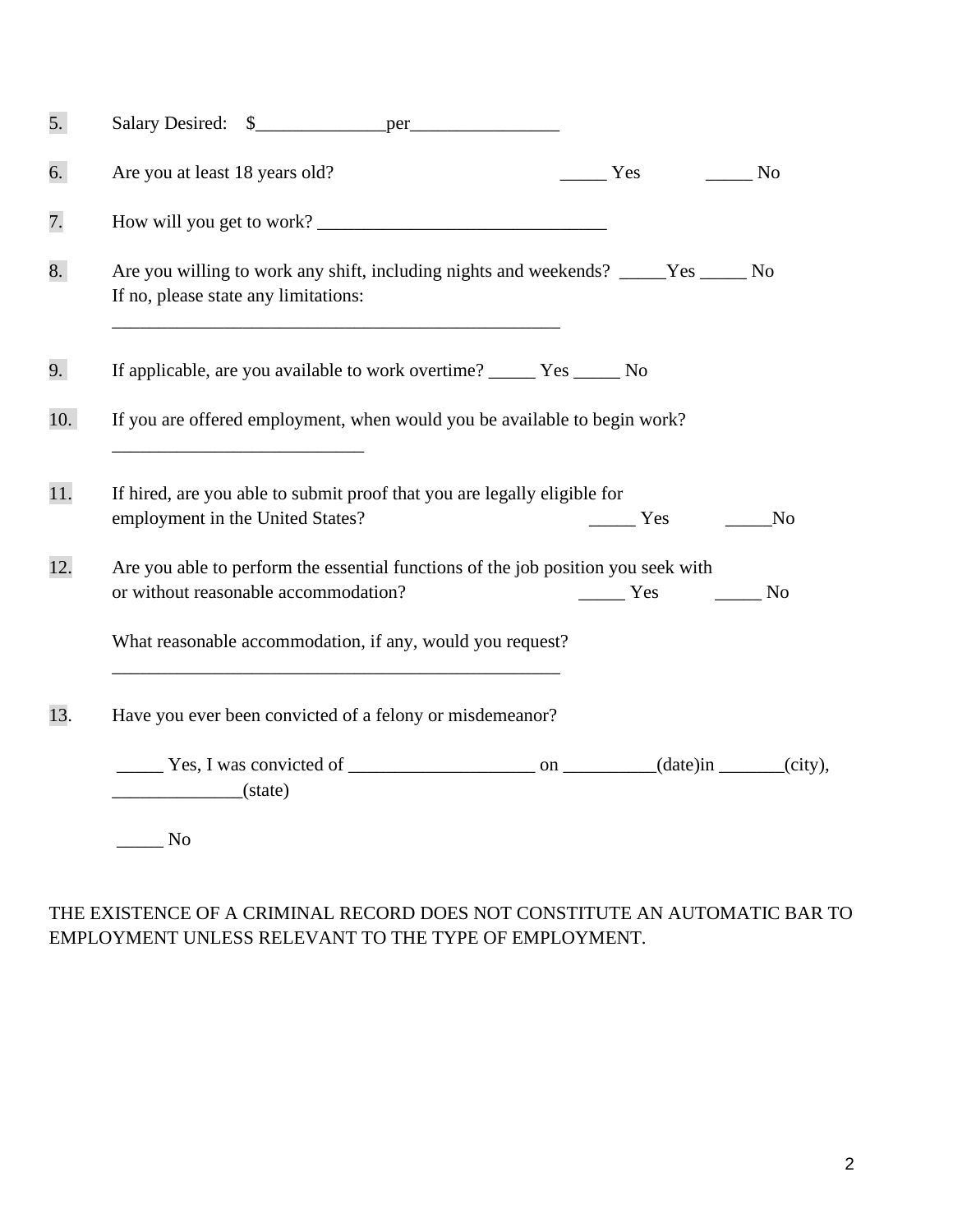## 14. Applicant's Skills

List any skills that may be useful for the job you are seeking. Enter the number of years of experience and circle the number which corresponds to your ability for each particular skill. (One represents poor ability, while five represents exceptional ability.)

|       |                     | Ability       |
|-------|---------------------|---------------|
|       |                     | <sub>or</sub> |
| Skill | Years of Experience | Rating        |
|       |                     |               |
|       |                     | 12345         |
|       |                     | 12345         |

15. Applicant Employment History

List your current or most recent employment first. Please list all jobs (including self-employment and military service) which you have held, beginning with the most recent, and list and explain any gaps in employment. If additional space is needed, continue on the back page of his application.

| <b>Employer Name:</b>             |  |
|-----------------------------------|--|
| <b>Supervisor Name:</b>           |  |
| Address:                          |  |
| City/State/ZIP:                   |  |
| <b>Job Duties:</b>                |  |
| Reason for Leaving:               |  |
| Dates of Employment (Month/Year): |  |
|                                   |  |
| <b>Employer Name:</b>             |  |
| <b>Supervisor Name:</b>           |  |
| Address:                          |  |
| City/State/ZIP:                   |  |
| <b>Job Duties:</b>                |  |
| Reason for Leaving:               |  |
| Dates of Employment (Month/Year): |  |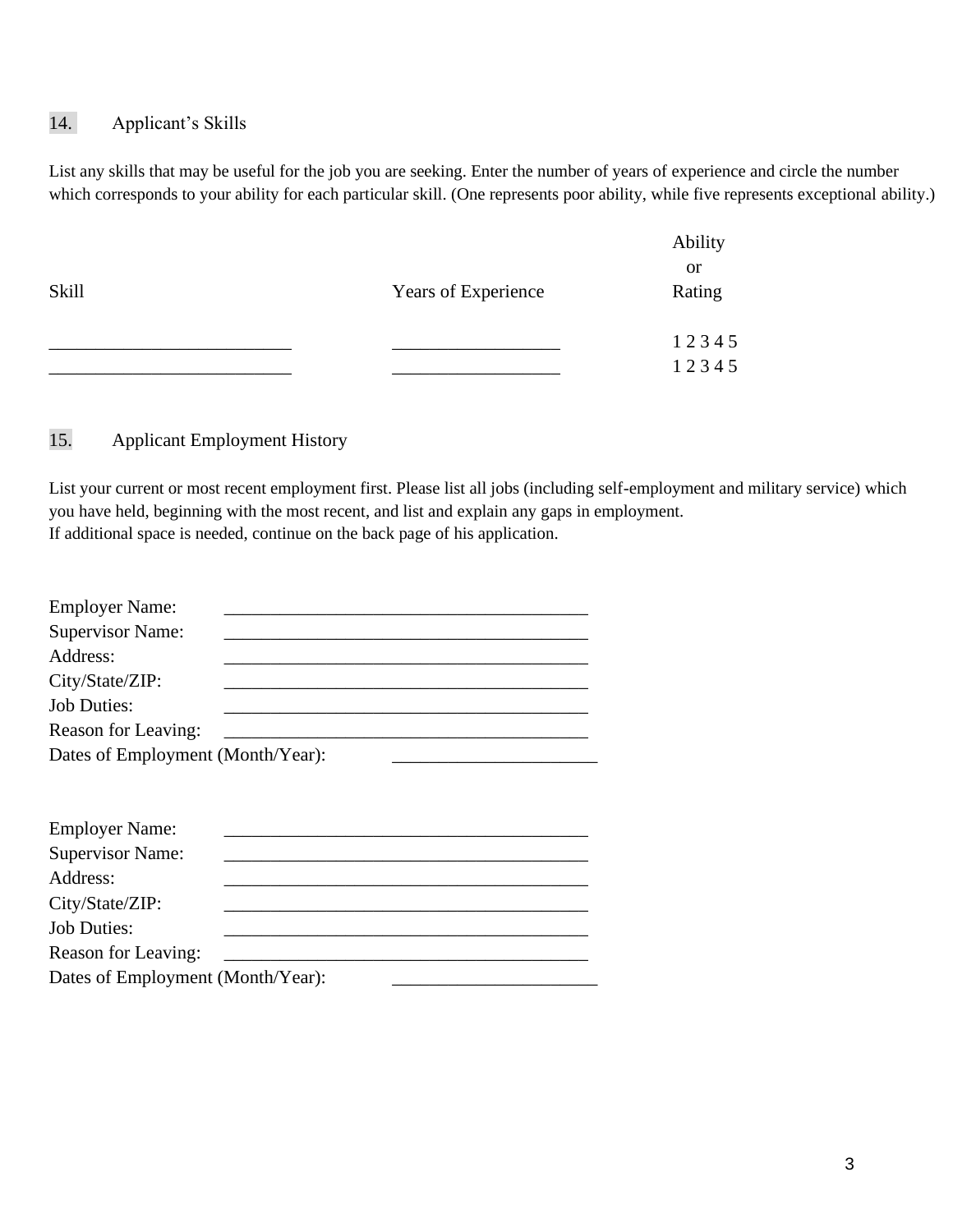| <b>Employer Name:</b><br><u> 1989 - Johann Barn, amerikansk politiker (d. 1989)</u>                                                    |
|----------------------------------------------------------------------------------------------------------------------------------------|
| <b>Supervisor Name:</b>                                                                                                                |
| Address:                                                                                                                               |
| City/State/ZIP:<br><u> 1989 - Johann Barn, mars eta bat eta bat eta bat eta bat ez bat ez bat ez bat ez bat ez bat ez bat ez bat e</u> |
| <b>Job Duties:</b>                                                                                                                     |
| Reason for Leaving:<br><u> 1989 - Johann Stoff, amerikansk politiker (* 1908)</u>                                                      |
| Dates of Employment (Month/Year):                                                                                                      |
| 16.<br><b>Applicant's Education and Training</b>                                                                                       |
| College/University Name and Address                                                                                                    |
|                                                                                                                                        |
| High School/GED Name and Address                                                                                                       |
| N <sub>O</sub>                                                                                                                         |
| Other Training (graduate, technical, vocational):                                                                                      |
| Please indicate any current professional licenses or certifications that you hold:                                                     |
| Awards, Honors, Special Achievements:                                                                                                  |
| 17.<br>References                                                                                                                      |
| List any two non-relatives who would be willing to provide a reference for you.                                                        |
| Name:                                                                                                                                  |
| Address:                                                                                                                               |
| City/State/ZIP:                                                                                                                        |
| Telephone:                                                                                                                             |
| Relationship:                                                                                                                          |